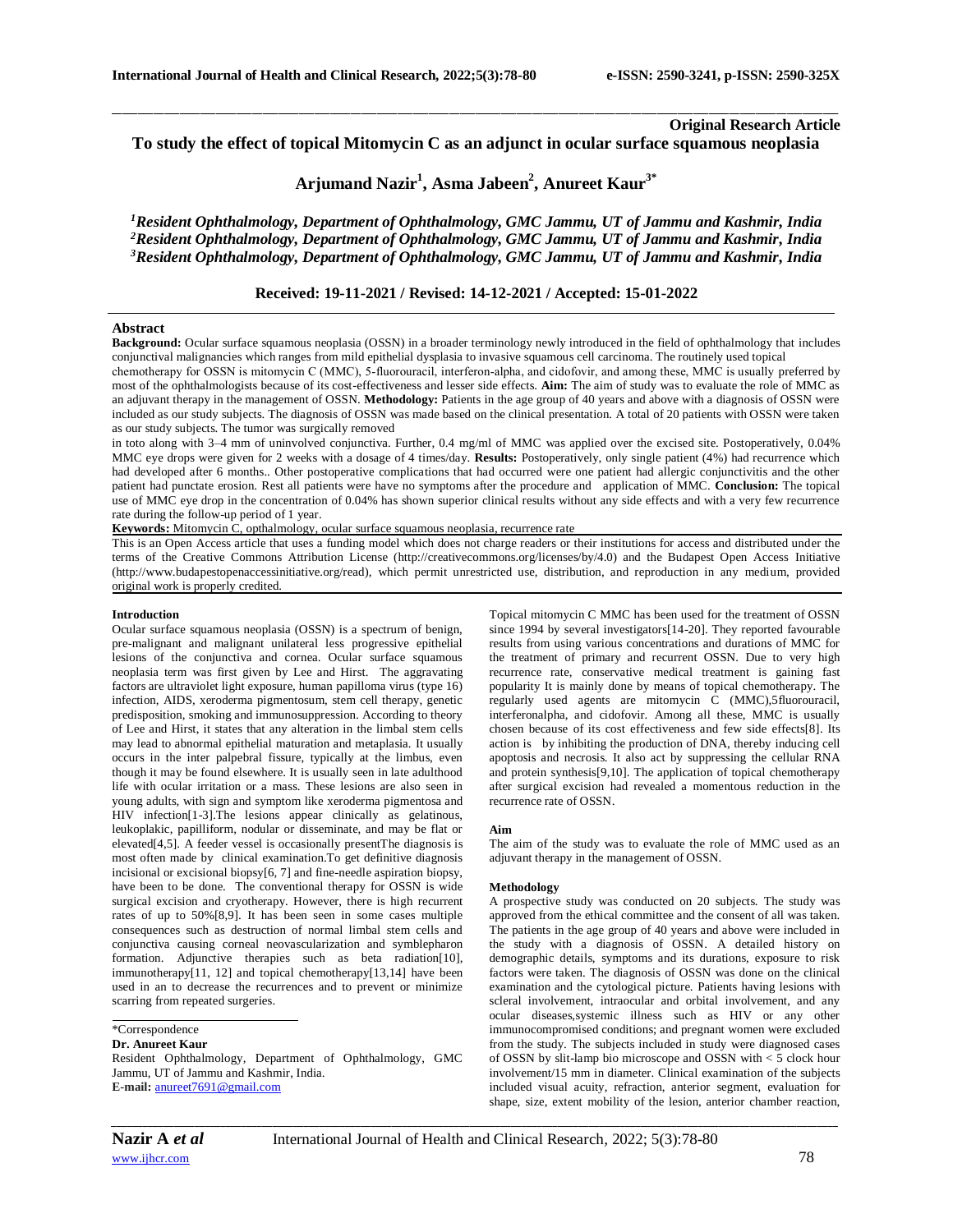involvement of cornea, sclera, fluorescein, and 1% rose bengal staining under slit-lamp biomicroscopy. The appropriate protocol for treatemnent of OSSN is surgical excision of the lesion with a 3 mm of healthy rim, using no irrigation and single touch technique. After removal of tumour, cryotheraphy was done to the cut end of conjunctiva under surface for 20 seconds and the cornea and limbus for 10 seconds using double freeze thaw technique. The ocular surface was left to heal or amniotic membrane grafting was done if the ocular surface defect was more than  $25 \times 25$  mm. On confirming epithelial healing, topical Mitomycin C 0.04% four times a day to all postoperative patients in 3-4 cycles of alternate on and off weekly courses was advised. Preoperative topical Mitomycin C was used in cases of large mass or when surgery had to be postponed. Patients were called for follow up weekly after the start of treatment protocol and monthly after treatment ended. At the time of each visit, slit-lamp examination with rose bengal 1% and sodium fl uorescein 1% drops was performed along with routine examination for recurrence of tumor and corneal alterations like keratitis or erosions.

## **Tables**

| <b>Table 1: Agewise Distribution</b> |           |                          |    |
|--------------------------------------|-----------|--------------------------|----|
| No                                   | Age (yrs) | No<br>Percentage $(\% )$ |    |
|                                      | $40 - 50$ |                          | 15 |
|                                      | 51-60     |                          | 50 |
|                                      | 61-70     |                          | 30 |
|                                      | 71-80     |                          |    |

\_\_\_\_\_\_\_\_\_\_\_\_\_\_\_\_\_\_\_\_\_\_\_\_\_\_\_\_\_\_\_\_\_\_\_\_\_\_\_\_\_\_\_\_\_\_\_\_\_\_\_\_\_\_\_\_\_\_\_\_\_\_\_\_\_\_\_\_\_\_\_\_\_\_\_\_\_\_\_\_\_\_\_\_\_\_\_\_\_\_\_\_\_\_\_\_\_\_\_\_\_\_\_\_\_\_\_\_\_\_\_\_\_\_\_\_\_\_\_\_\_\_\_\_\_\_\_\_\_\_\_\_\_\_\_\_\_\_\_\_

#### **Table 2: Genderwise Distribution**

| Sr No | Gender | <b>No Of Subjects</b> | Percentage $(\% )$ |
|-------|--------|-----------------------|--------------------|
|       | Male   |                       | 50                 |
|       | Female |                       |                    |

# **Table 3: Symptoms of OSSN**

| Sr no | <b>Symptoms of OSSN</b>             | <b>No No Of Subjects</b> | Percentage $(\% )$ |
|-------|-------------------------------------|--------------------------|--------------------|
|       | Foreign body sensation              |                          |                    |
|       | Foreign body sensation+mass per eye |                          |                    |
|       | Mass per eye                        |                          |                    |
|       | Injury+redness                      |                          |                    |
|       | Redness                             |                          |                    |

#### **Table 4: Duration of presentation of OSSN**

| Sr No | Duration of presentation of OSSN | <b>No Of Subjects</b> | Percentage $(\% )$ |
|-------|----------------------------------|-----------------------|--------------------|
|       | $<$ 2 weeks                      |                       |                    |
|       | 2 weeks $<$ 2 months             |                       |                    |
|       | 2 months- $<$ 4 months           |                       |                    |
|       | $4$ months- $<$ 6 months         |                       |                    |
|       | $>6$ months                      |                       |                    |

#### **Table 5: Risk factors in OSSN**

| Sr.No | <b>Risk factors in OSSN</b> | <b>No Of Subjects</b> | Percentage $(\% )$ |
|-------|-----------------------------|-----------------------|--------------------|
|       | Sunlight                    |                       |                    |
|       | $Sunlight+smoking$          |                       |                    |
|       | Smoking                     |                       |                    |
|       | Petroleum products          |                       |                    |

### **Table 6: Marginal clearance post-surgery**

| Sr no | Margin showing dysplasia | No $\left(\frac{9}{6}\right)$ |
|-------|--------------------------|-------------------------------|
|       | Free margin              | 7(35%)                        |
|       | At least one margin      | 9(45)                         |
|       | With two margin          | 4(20%)                        |

#### **Results**

The study was conducted on 20 patients with OSSN with age group from 40 years to 80 years. Four group were made of 40-50 years,51- 60 years,61-70 years,71-80 years.Youngest patient in the study was of 45 years and oldest patient was of 73 years. There are 3 subjects in age group of 40-50 years with 15% of all subjects, while of 51-60 years are 10 (50%),61-70 years are 6(30%),and last 71-80 are 1(5%).Among 20 subjects 12 are male 60%,while 8 are female 40%.(Table1,2). The OSSN show symptoms like Foreign body sensation in 3 subjects(15%),

Foreign body sensation and mass affecting 6 subjects(30%),only mass was seen in 8 subject with maximum of 40%.While injury and redness was seen in 2 subjects (10%) and only redness was seen in 1 subject.(5%).(Table 3). The duration of OSSN was considered in the study,out of which more than six months was seen in more subjects ie

7 (35%), less number of subjects were seen in less than 2 weeks ie 1(%). 4 subjects were present in 2 weeks -4 weeks duration with 20%,whereas 2 and 6 subjects were seen in 2 month -4 months and 4month -6 months with 10% and 30 % respectively.(Table 4). The causative agent of OSSN are many out of which only four risk factors were included in the study smoking was seen more in 8 subjects (40%),while sunlight was seen in 5 (25%) subjects, Petroleum products in 3 (15%) subjects, and in 4 subjects (20%) sunlight and smoking was the risk factor for causing OSSN.(Table 5). The post surgical marginal clearance was also considered in the study at least one margin was seen in more subjects 9 (45%) and margin clearance with dysplasis of two margin was seen in less number of subjects.(Table 6).

*\_\_\_\_\_\_\_\_\_\_\_\_\_\_\_\_\_\_\_\_\_\_\_\_\_\_\_\_\_\_\_\_\_\_\_\_\_\_\_\_\_\_\_\_\_\_\_\_\_\_\_\_\_\_\_\_\_\_\_\_\_\_\_\_\_\_\_\_\_\_\_\_\_\_\_\_\_\_\_\_\_\_\_\_\_\_\_\_\_\_\_\_\_\_\_\_\_\_\_\_\_\_\_\_\_\_\_\_\_\_\_\_\_\_\_\_\_\_\_\_\_\_\_\_\_\_\_\_\_\_\_\_\_\_\_\_\_\_\_\_*